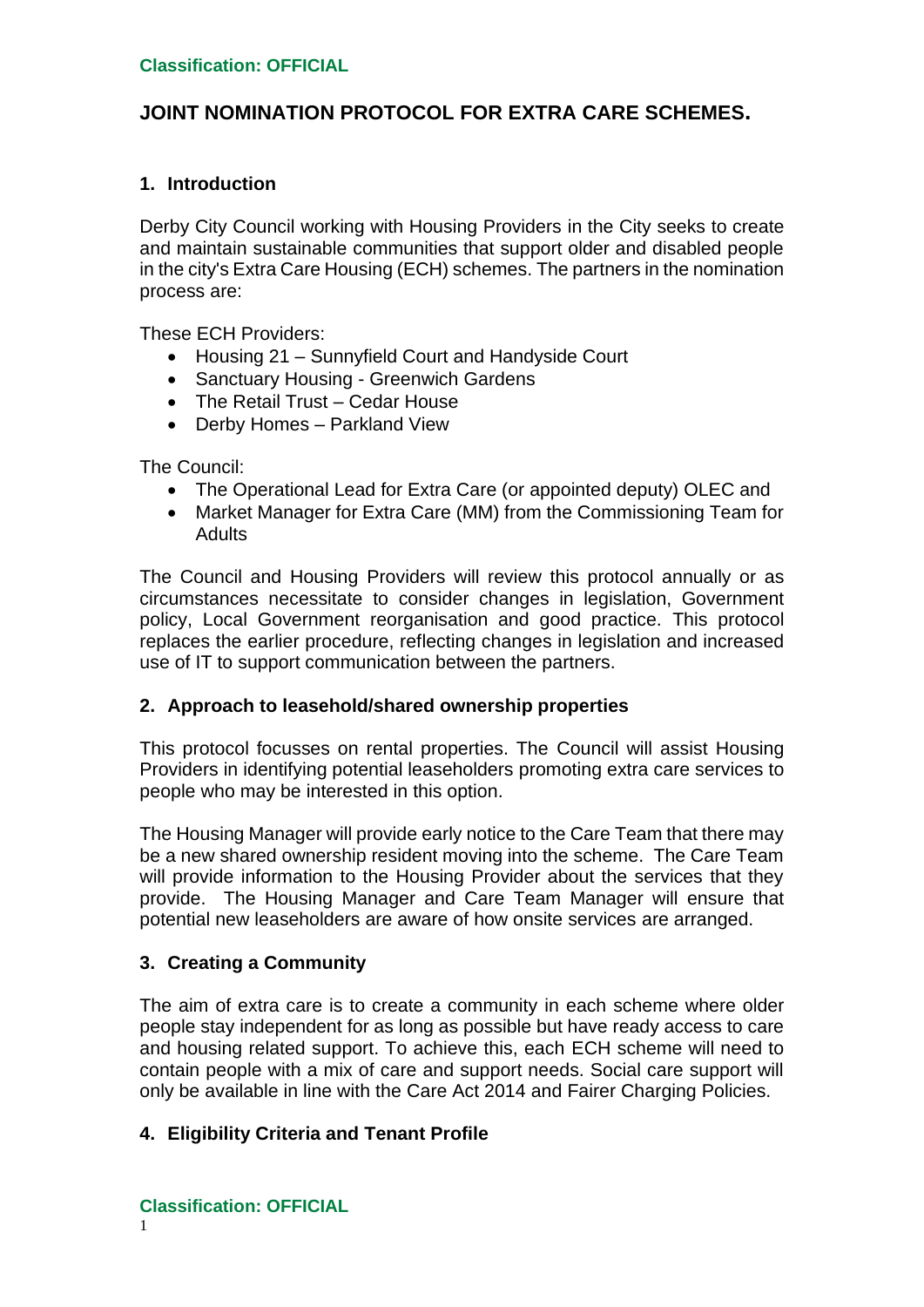All Residents are normally expected to be aged 55 or over. There will be circumstances in which younger adults with disabilities would be suitable for an ECH scheme, but these would be the exception rather than the rule. The Council's OLEC will examine such situations on a case by case basis in conjunction with Extra Care Service Provider.

People with one or more of the following care and support needs will be considered for potential nomination by the Council: -

- Would benefit from a safe environment and housing support to help them continue living in the community.
- Are frail or physically disabled.
- Suffer from depression or some other mental illness which is managed through appropriate treatment and support and be likely to derive psychological benefit from living in this setting.
- Exhibit some cognitive dysfunction, possibly with short term memory loss and some disorientation.
- Having a degree of learning disability.

In addition, applicants may have an informal carer who would derive considerable relief and support from a move into extra care. Couples are eligible to apply where one or both meet the criteria set out in the eligibility criteria above.

Although the accommodation is not suitable for larger households, a dependent adult relative with a disability could be included in two-bedroom accommodation with a couple, subject to conditions within the tenancy agreement offered by the Housing Provider of that particular extra care scheme.

### **5. Exclusions**

Generally, people whose needs exceed those which can be met in residential care will not normally be nominated for accommodation in one of the ECH schemes. An applicant should not have, based on medical or other professional opinion, on entry to the ECH scheme (or be predicted on the basis of such opinion, to develop within a short time of entry):

- A level of physical or mental frailty exceeding that can reasonably be met by the care and support provision within an ECH scheme.
- A requirement for frequent nursing care beyond the level available from the Community Nursing Service.
- A requirement for specialist Health Services that cannot be provided in a community setting.
- A level of physical or mental frailty that is likely to cause serious disruption or risk to other Residents. These would include, for example, people who are persistently wandering or physically aggressive.

## **6. Prioritisation of Nominations by Council**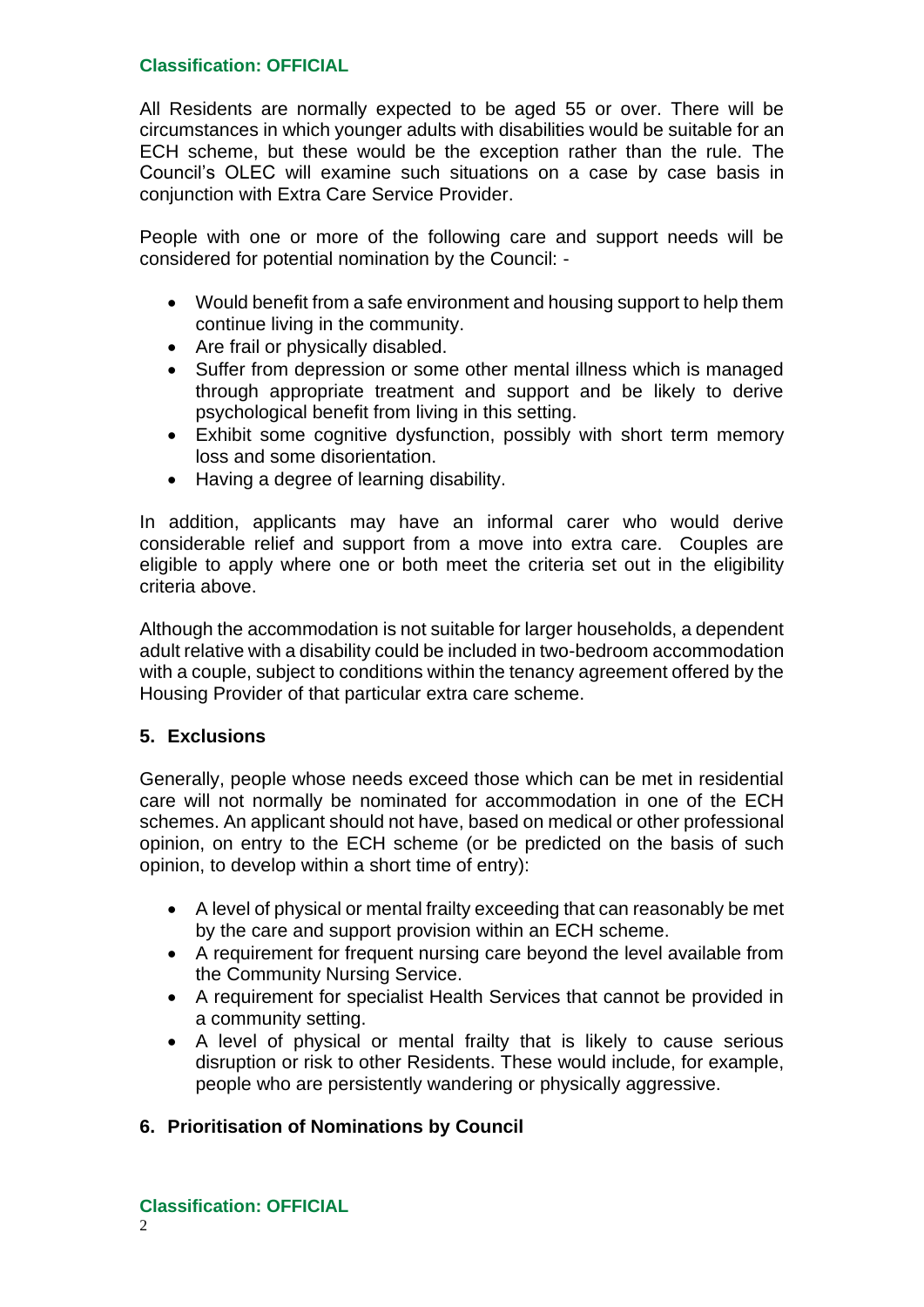Applications will be considered by OLEC in line with the requirements of the Care Act 2014. Therefore, it is anticipated that applications will come because of one of the reasons below:

- a) People who have an urgent need for re-housing because of their high care needs, and who would otherwise need residential care.
- b) People who have had an assessment that indicates Extra Care would reduce ongoing care needs.

The following factors (listed in priority order) should be considered when prioritising potential tenants: -

- i. Fit to identified tenant criteria for the vacancy Including any specific eligibility criteria that is agreed as specific to the scheme eg Retail Trust and the requirement for residents to have links to retail sector.
- ii. Risk of otherwise requiring residential care With people in this category being prioritised according to the likelihood and imminence of this risk
- iii. Potential of ECH reducing care needs as identified by their social care assessment With people in this category being prioritised according to the degree of reduction that was likely

### **7. Prioritisation of applications by Housing Providers**

Housing Providers will consider:

- i. Accommodation needs,
- ii. Tenancy history as part of the housing assessment
- iii. Other relevant circumstances as appropriate

Housing Providers will update OLEC/MM of reasons for rejection to inform future nomination processes.

All parties will support ineligible applicants to find alternative housing options by referral to other accommodation and/or support services eg Derby Housing Options service.

#### **8. Nominations Process**

The process will be regularly reviewed to ensure a smooth process that minimises potential void properties and loss of rental income. The full process is as follows.

a) On an ongoing basis social work teams will be identifying potential applicants as part of carrying out social care assessments. If the social care assessor (key worker) identifies that extra care would be suitable they will provide OLEC with an extra care expression of interest (EOI) form and a copy of the assessment. If no vacancies are currently available for these potential applicants, then applicants and social care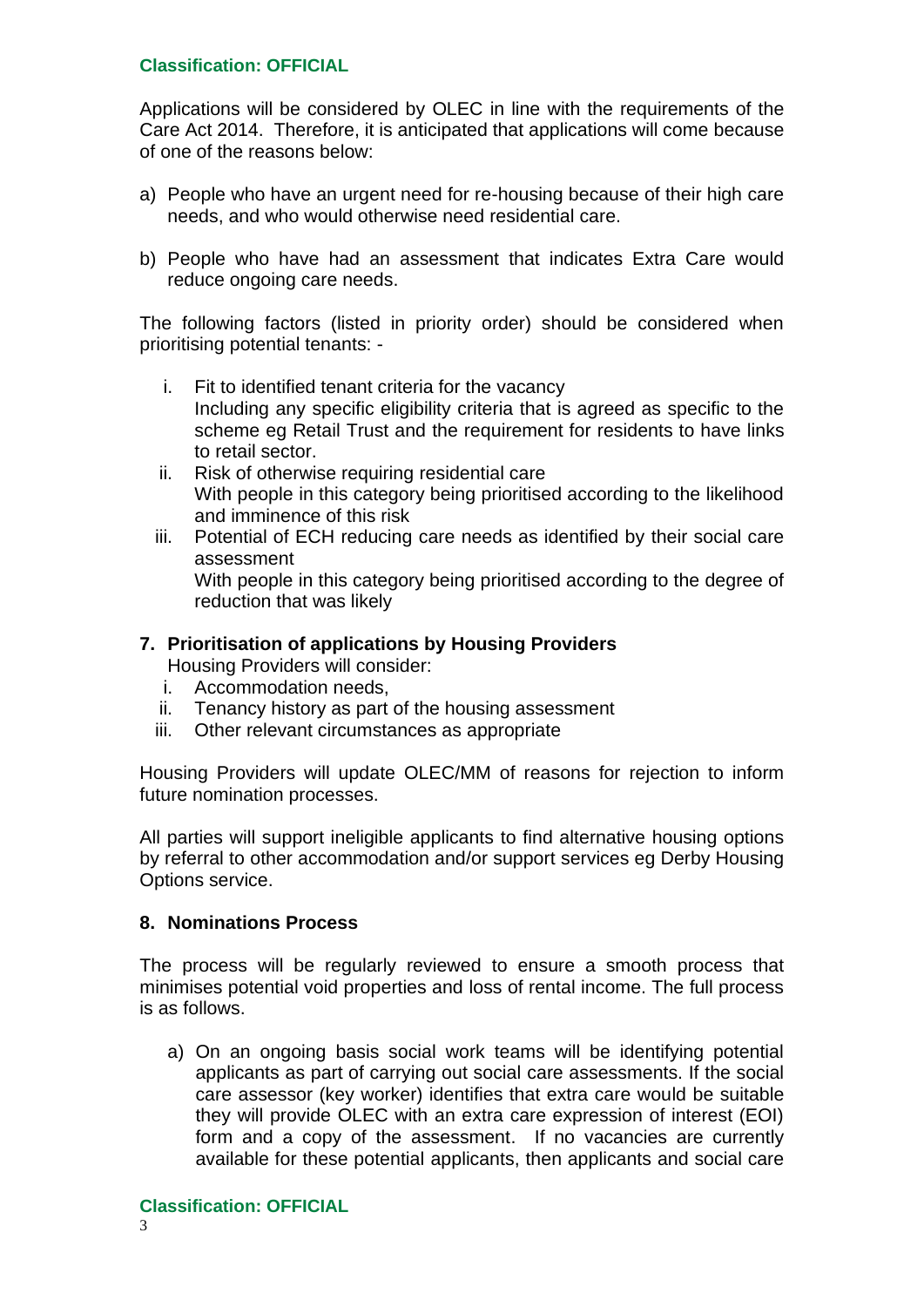staff will discuss alternative care and support options, and their details will kept for consideration if a vacancy arises in the future.

b) The Housing Provider will notify OLEC of any vacancies in rented accommodation once notice has been served by or on behalf of a tenant, within one working day. The date of receipt of this e-mail by OLEC will be regarded as the start date for monitoring the nomination process. (Emails received after 4pm are to be treated as received on the next working day.)

Housing Providers will also notify OLEC if they are aware that any vacancies are likely to arise within next 2-3 weeks. Early notice will assist in the identifying potential applicants.

The notification will include details of accommodation (e.g. date on which the tenancy will end, floor on which it is located, number of bedrooms and any special adaptations that are to remain in place).

- c) OLEC will email details of nominated person/s to Housing Provider contact within three days.
- d) The Housing Provider will contact the nominated person/s to complete their housing assessment.
- e) Once an offer is made, the Housing Provider will arrange for the potential tenant or their representatives to view the accommodation.
- f) The potential tenant must decide whether they will accept the offer within a maximum of three working days of the offer being made. If the offer is not accepted within that time the Housing Provider may withdraw the offer and contact the second applicant, or re-contact OLEC who will provide alternative nomination within three working days.

Housing Provider will keep operational lead updated with progress of placement, to support OLEC to:

- i. if required, offer social work support for the applicant in the housing assessment process
- ii. the early identification of potential alternative applicants
- iii. begin the process of setting up the contract for the applicant with the onsite Care Service Provider

When an offer is made, the Housing Provider will contact the onsite extra care team to inform them of the potential new Resident and ensure any care that is required is available and ensure a smooth transition to extra care when a new Resident moves in.

- g) If no suitable tenant is identified by the OLEC/MM within 12 working days of initial notification of vacancy, the Housing Provider will;
	- i. let the unit directly to any suitable person meeting the minimum age criteria and site-specific criteria where any apply
	- ii. inform the ELEC that the vacancy has been filled.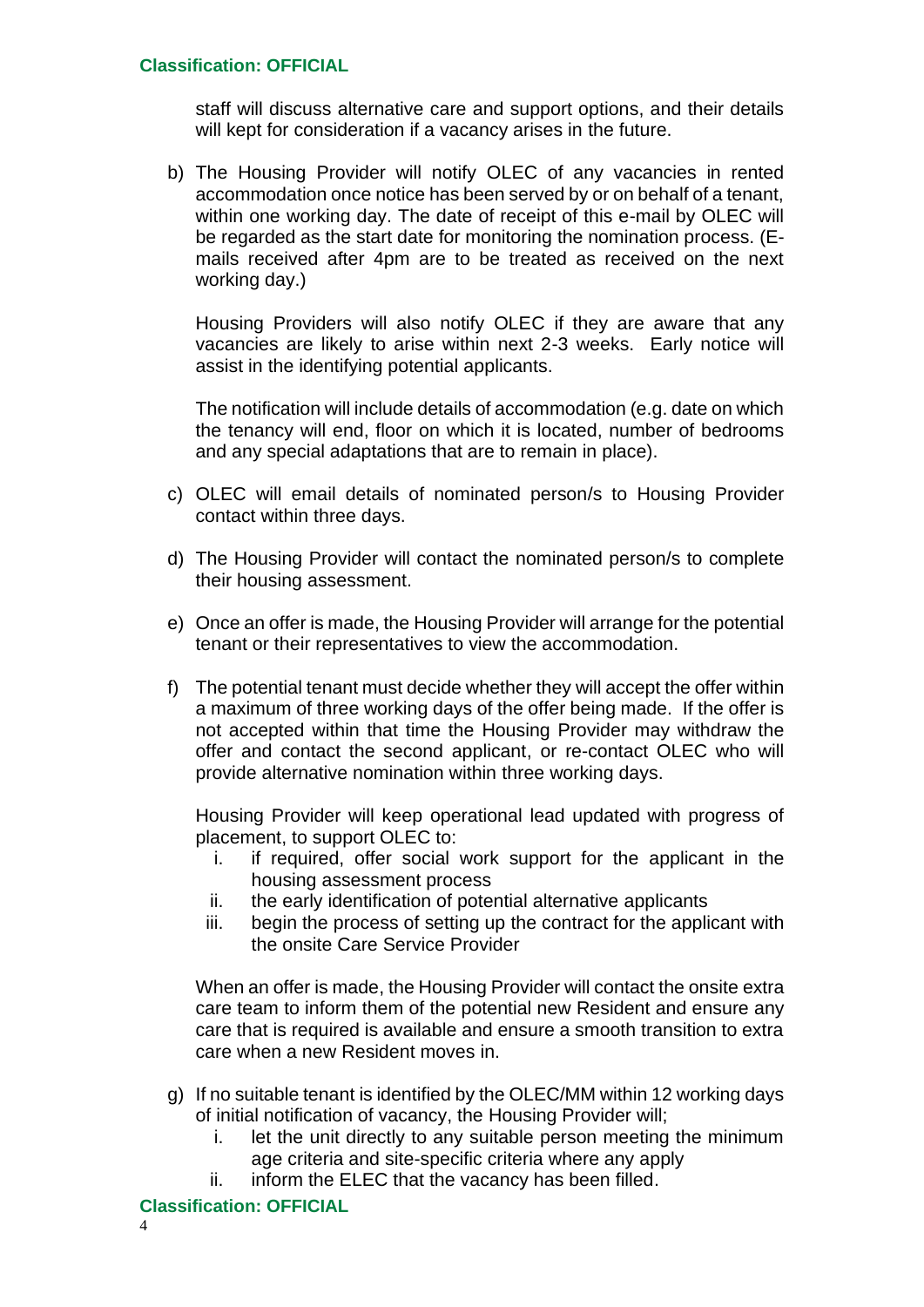The Market Manager will coordinate discussion between Partners to review the placement process and identify any actions required to prevent re-occurrence

- h) Once a move in date is confirmed the Partners will coordinate setting up the tenancy and support arrangements:
	- i. The Housing Provider will arrange for the Resident to sign the tenancy agreement and be liable for rent and service charges from a date agreed with Housing Provider.
	- ii. The onsite Extra Care Service Provider will work with the new Resident to set up any appropriate care package for Planned Home Care and/or for the 24/7 Emergency Response service.
	- iii. Key worker for the Resident will initiate all actions required to set up a new Individual Agreement working with the Council's Brokerage Team.

## **9. Appeals and Complaints**

Complaints about the process will be managed jointly by the partners, with the:

- Council taking the lead on concerns and complaints about the nomination process
- Housing Provider taking the lead on complaints about the housing assessment process

### **10.Maintaining Tenancies**

Every reasonable effort will be made to enable Residents to live in their preferred accommodation for life or to the point when they need specialist nursing care. Those people living in rented accommodation with deteriorating physical or mental frailty will be able to maintain their tenancy as long as care and support can be increased in line with their needs. If a Residents t's needs change to the point that they can no longer be met within existing resources, relevant staff will discuss the situation with the Council in advance. All Partners will then work with the Residents and their circle of support to agree a mutually acceptable solution.

In the event of a carer (who is not a spouse, partner or sibling) being the sole occupant of the accommodation and not meeting the requirements of the scheme, and being under 60 years of age, that person would usually be required to move to a more suitable property, if this is appropriate. If this situation arises the Housing Provider will discuss their plans for how this situation would be managed with the OLEC and Market Manager. If required, the Housing Provider will offer reasonable assistance in finding suitable alternative accommodation with support as appropriate from the Council.

**Classification: OFFICIAL** Anti-Social Behaviour (ASB) - Extra Care housing is designed to offer a safe, private and secure environment. This Joint Nomination Policy aims to **create communities where people are happy to live. While most Residents and their visitors will get on well with their neighbours, sometimes problems occur. The Council is committed to supporting our Housing Providers**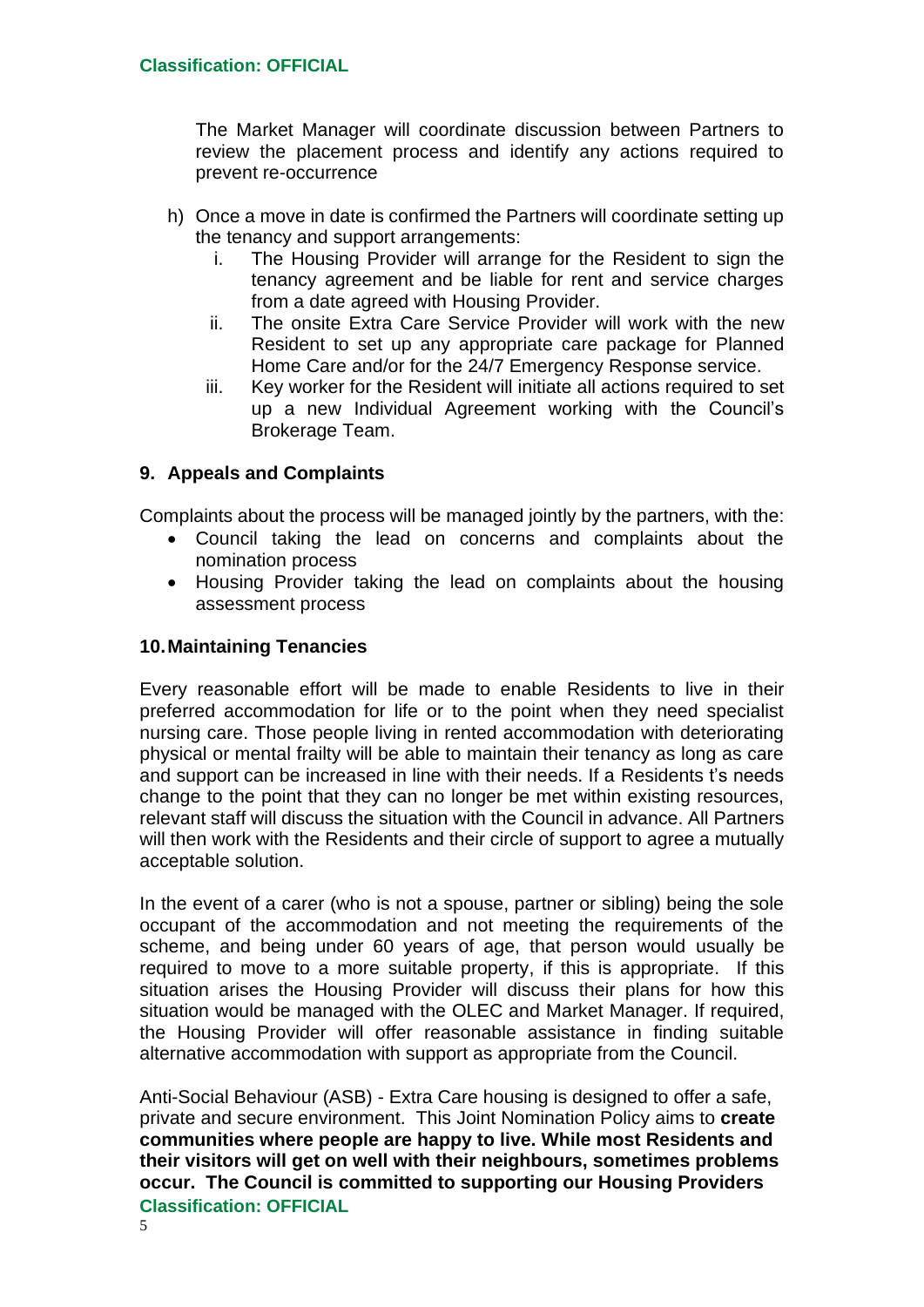### **who should identify and tackle problems at the earliest opportunity to stop them becoming more serious, keeping the Council informed of their actions.**

The Housing Provider will take all reports of ASB, harassment/hate crime and domestic violence very seriously and work closely with other agencies to tackle it. In the majority of cases, instances of ASB can be resolved without taking legal action. Where it is determined to terminate or not to renew a tenancy due to ASB, the Housing Provider should liaise with the *Housing Options Team* at the earliest point possible to identify and meet the tenants future housing needs wherever possible.

# **Extra Care Referral and Nomination Process**